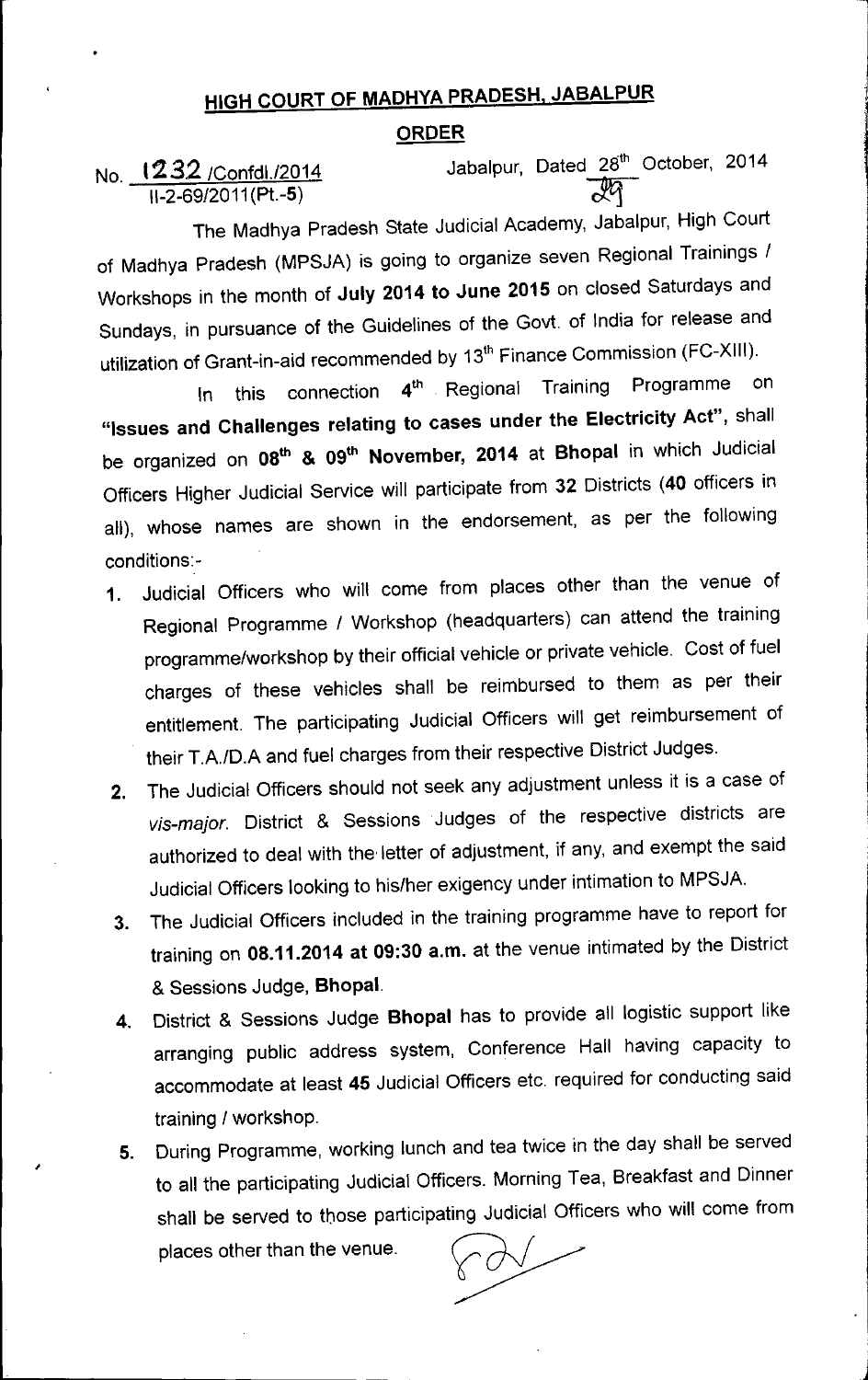- 6. Arrangement for lodging and boarding has been made in a private Hotel at Bhopal from the evening of the preceding day of the programme to the evening of the last day of the programme, for all the participating Judicial Officers.
- 7. The participating Judicial Officers are directed to bring with them Lap Top Computers, along with, peripherals and Software CDs, provided by the High Court.
- 8. Officers of MPSJA who will conduct regional training/workshop shall be allowed to go by his official vehicle or may hire private vehicle/Taxi, if they think convenient. If not then an allowance of Rs. *1500/-* shall be paid for local conveyance, if arranged at the request of MPSJA, Jabalpur.
- 9. In case of non availability of official accommodation at the place of venue of the training programme, the officer of MPSJA, Jabalpur shall be allowed to stay in the Hotel of M.P. Tourism Development Corporation or in any other AC room of Private Hotel on single occupancy basis, subject to expenditure at the limit of Rs. *1500/-* per day.

BY ORDER OF HON'BLE THE CHIEF JUSTICE

Endt. No. 1233 /Confdl./2014 11-2-69/2011(Pt.-5)

*~* (VEO PRAKASH) *r-:Lfo.r\..f\*  $\mathcal{L} \subseteq$ *70)* **REGISTRAR GENERAL** Dated 28th October, 2014 *~q--*

Copy forwarded to:-

- 1. The Principal Secretary, Government of M.P., Law & Legislative Affairs Department, Vindhyachal Bhawan, Bhopal for information.
- 2.

,

- 1. Shri Devendra Singh Solanki, Special Judge SC/ST (P.A.) Act, Barwani.
- 2. Shri Kirti Kumar Verma, ASJ, Special Court NO.2, under Electricity Act, 2003, Bhopal.
- 3. Dr. Subhash Kumar Jain, A.D.J., Hatta, District Damoh.
- 4. Shri Avnindra Kumar Singh, A.S.J., Special Court NO.6, under Electricity Act, 2003, Indore.
- 5. Shri Rajvardhan Gupta, IIA.D.J., Morena.
- 6. Shri Ram Lal Yadav, A.D.J., Manasa, District Neemuch.
- 7. Shri Ruchir Sharma, I A.D.J., Datia.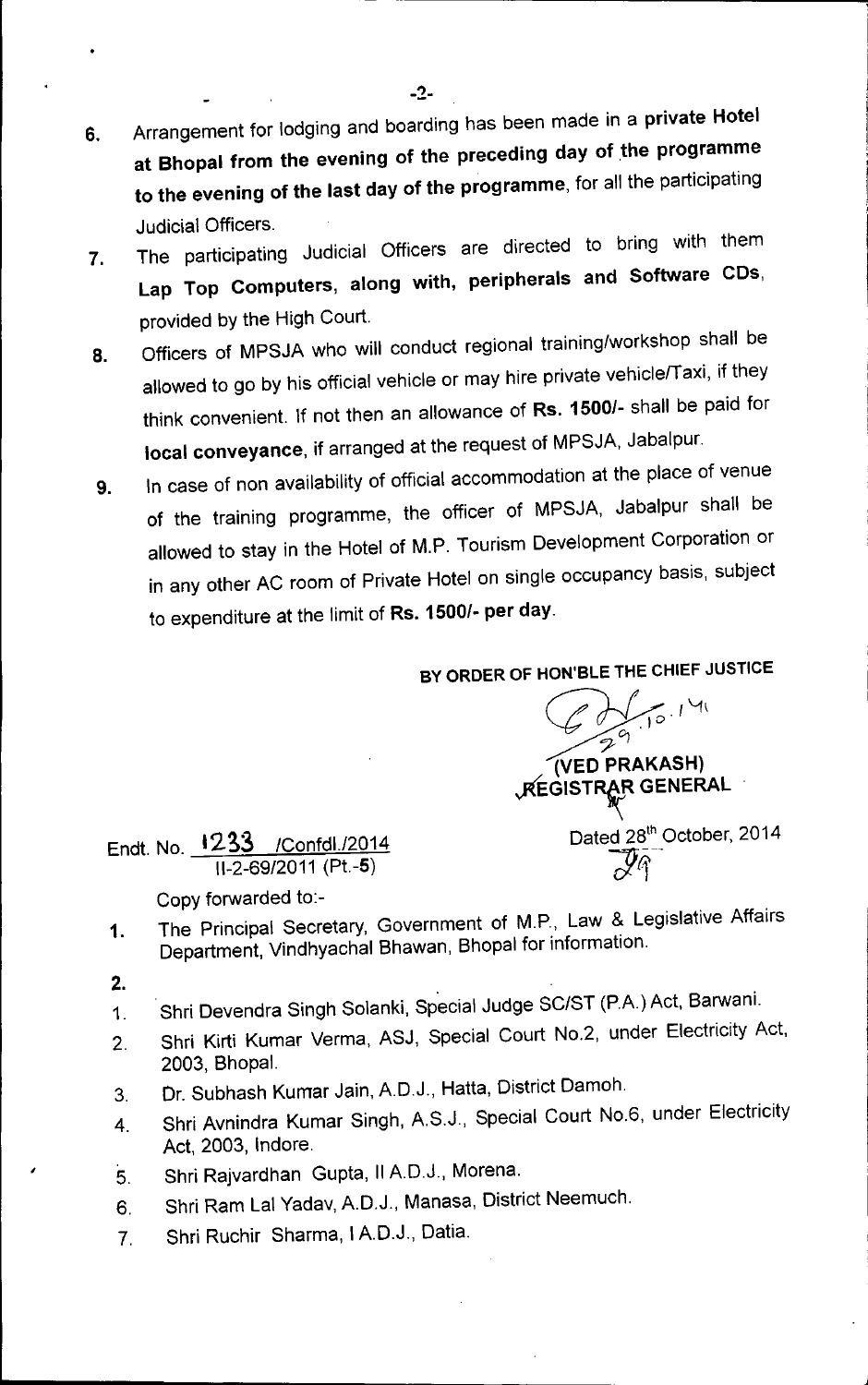- 8. Smt. Asha Godha, IIAD.J., Ratlam.
- 9. Shri Anil Kumar Bhatia, A.D.J., Bagli, District Dewas.

. The contract of the contract of the contract of the contract of the contract of the contract of the contract of the contract of the contract of the contract of the contract of the contract of the contract of the contrac

- 10. Shri Pawan Kumar Sharma, ADJ, Lahar, District Bhind.
- 11. Smt. Indra Singh, IAD.J., Indore.
- 12. Shri Atulya Saraf, A.D.J., Manawar, District Dhar.
- 13. Shri Rajesh Kumar Shrivastava(Sr), A.D.J., Itarsi, District Hoshangabad.
- 14. Shri Shiv Charan Pandey, I A.D.J., Lakhnadon, District Seoni.
- 15. Shri Anil Kumar Gupta, IV A.D.J., Rewa.
- 16. Shri Jitendra Kumar Sharma, IIAD.J., Dabra, District Gwalior.
- 17. Shri Krishnamurthy Mishra, IVAD.J., Chhatarpur.
- 18. Shri Virendra Singh Rajput, IAD.J., Harda.
- 19. Shri Sanjay Kumar Jain (Sr.), IAD.J., Ashoknagar.
- 20. Shri Deepesh Kumar Tiwari, IIA.D.J., Chhindwara.
- 21. Shri Dinesh Chandra Thapliyal, A.D.J., Gohad, District Bhind.
- 22. Shri Ramesh Kumar Srivastava, II A.D.J., Shivpuri.
- 23. Ku. Neena Ashapure, II A.D.J., Dhar.
- 24. Smt. Ashita Shrivastava, IAD.J., Tikamgarh.
- 25. Ku. Bhavna Sadho, A.D.J., Sardarpur, District Dhar.
- 26. Shri Sikandar Singh Parmar, A.D.J., Karera, District Shivpuri.
- 27. Shri Shashi Bhushan Pathak, IAD.J., Nasrullaganj, District Sehore.
- 28. Ku. Sadhana Maheshwari, II A.D.J., Shajapur.
- 29. Ku. Jasveer Kaur Sasan, A.D.J., Barwaha, District Mandleshwar.
- 30. Shri Suresh Kumar Choubey (Sr.), III AD.J., Guna.
- 31. Smt. Maya Vishwalal, II A.D.J., Shujalpur, District Shajapur.
- 32. Shri Prayag Lal Dinkar, IAD.J., Sidhi.
- 33. Smt. Pravina Vyas, III A.D.J., Mandsaur.
- 34. Shri Dagdu Singh Chouhan, IAD.J., Jhabua.
- 35. Shri Kailash Chandra Yadav,AD.J., Susner, District Shajapur.
- 36. Shri Sunil Kumar Jain (Jr.), III A.D.J., Damoh.
- 37. Shri Prashant Kumar Nigam, IAD.J., Betul.
- 38. Shri Shamroz Khan, A.D.J., Pawai, District Panna.
- 39. Shri Akhilesh Kumar Mishra, AJ to IADJ, Waidhan, District Singrauli.
- 40. Shri Rajeev K. Pal, A.S.J., Special Court No.8, under Electricity Act, 2003, Jabalpur.

**, With a direction to participate in the Regional Training Programme to be organize on** oath & Ogth **November, 2014 at Bhopal.**

C du 10.17